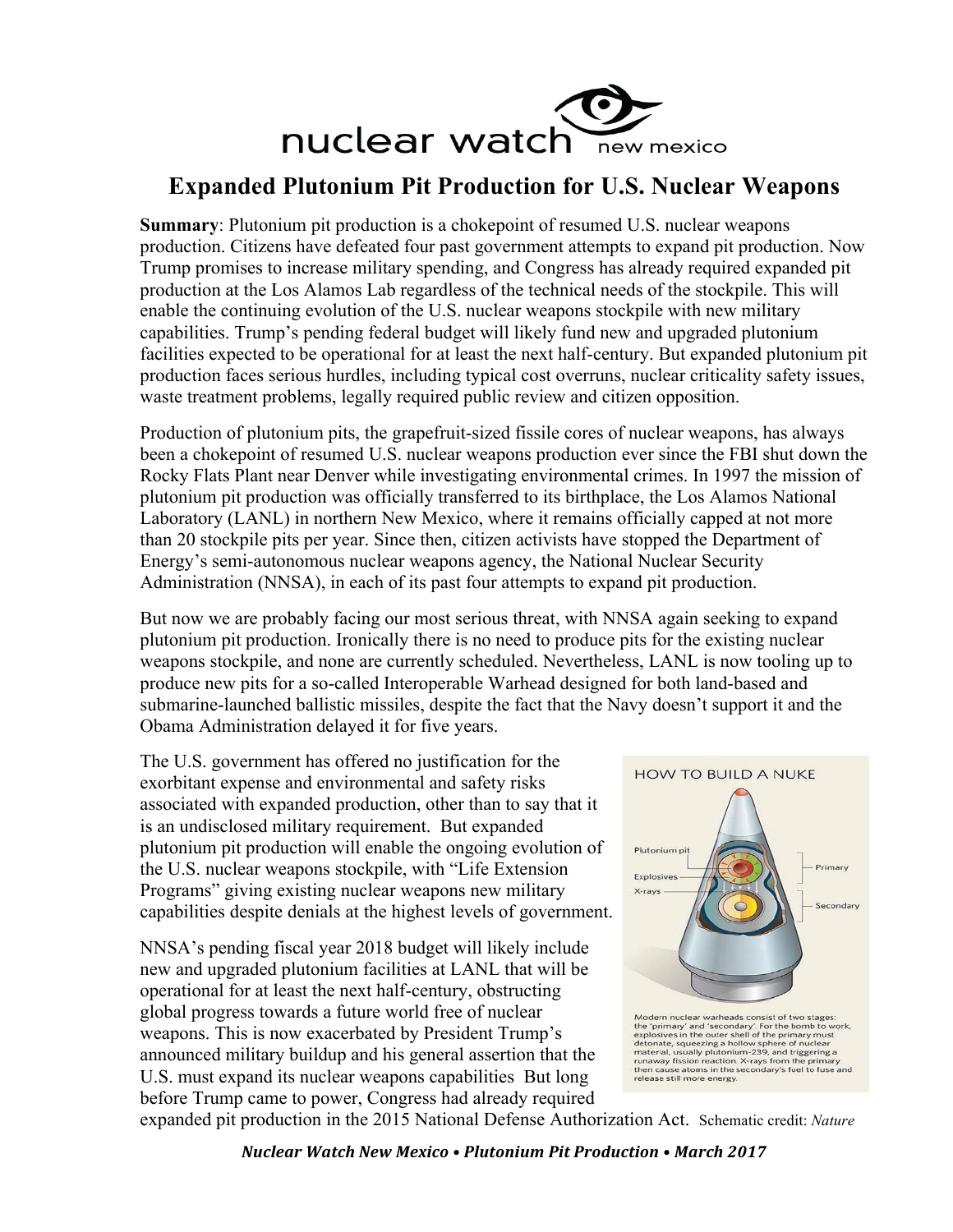That law, drafted by the neoconservative Strategic Forces Subcommittee of the House Armed Services Committee, made a point of delinking expanded production from the actual needs of the stockpile. That is convenient for them, given that a 2006 pit lifetime study initiated by ex-Senator Jeff Bingaman at Nuclear Watch's request found that pits last at least 85 years, in contrast to the 45 years previously claimed by the government.

The law stipulated that "timelines for creating certain capacities for production of plutonium pits and other nuclear weapons components must be driven by the requirement to hedge against technical and geopolitical risk and not solely by the requirements of life extension programs [for existing nuclear weapons]," which gives expanded plutonium pit production a blank check. While deeming it a "national security priority", Congress required the Los Alamos Lab to "demonstrate the capability to produce war reserve plutonium pits at a rate sufficient to produce 80 pits per year" by 2027.

Nevertheless, it won't be easy for the Los Alamos Lab to expand plutonium pit production, given citizen opposition, legal requirements and problems of its own making, arguably due to its own incompetence. For starters, LANL's main plutonium facility has been shut down since June 2013 because of chronic nuclear criticality safety concerns, and only recently has restarted major operations without all problems being fixed.

Further, an improperly prepared radioactive waste barrel from LANL ruptured at the Waste Isolation Pilot Plant (WIPP), contaminating 21 workers and shutting down the only repository for plutonium wastes from pit production (it has only recently restarted limited operations). In addition, the WIPP debacle prompted the federal government to open the LANL management contract up for bid, which will inevitably cause turbulence and uncertainty at the Lab. Finally, the federal National Environmental Policy Act requires meaningful environmental review of any expansion of plutonium pit production at LANL, which could seriously delay it and/or offer opportunities for citizen litigation.

## **Current Status of Plutonium Pit Production at LANL**

To enable expanded pit production at LANL, NNSA proposed the Chemistry and Metallurgy Research Replacement (CMRR) Project in 2004. The plan was to replace the old CMR Building with two buildings – the Radiological Laboratory Utility and Office Building (AKA the "Rad Lab") and the Walmart-sized CMRR-Nuclear Facility (CMRR-NF). The Rad Lab has been constructed. In 2014 the CMRR-NF was officially cancelled because of constantly escalating costs and a NNSA decision to prioritize the Uranium Processing Facility at the Y-12 Plant near Oak Ridge, TN.

As an alternative to the CMRR-Nuclear Facility, NNSA and LANL proposed to expand plutonium pit production by:

1) Raising the administrative limit for plutonium at the Rad Lab from 8.4 grams of plutonium-239 equivalent to as high as 400 grams, at an estimated cost of up to \$365 million. This is significant because it will dramatically increase the number of quality control analytical chemistry samples in direct support of expanded plutonium pit production. Another \$675 million is planned on additional equipment for the Rad Lab, with the combined \$1 billion-plus far more than the original \$400 million spent to build and equip the facility to begin with.

2) Upgrading and extending the life of LANL's existing plutonium pit production facility, PF-4, which will cost up to \$1 billion.

903 W. Alameda #325, Santa Fe, NM 87501 • Voice and fax: 505.989.7342 *info@nukewatch.org • www.nukewatch.org • http://www.nukewatch.org/watchblog/ http://www.facebook.com/NukeWatch.NM*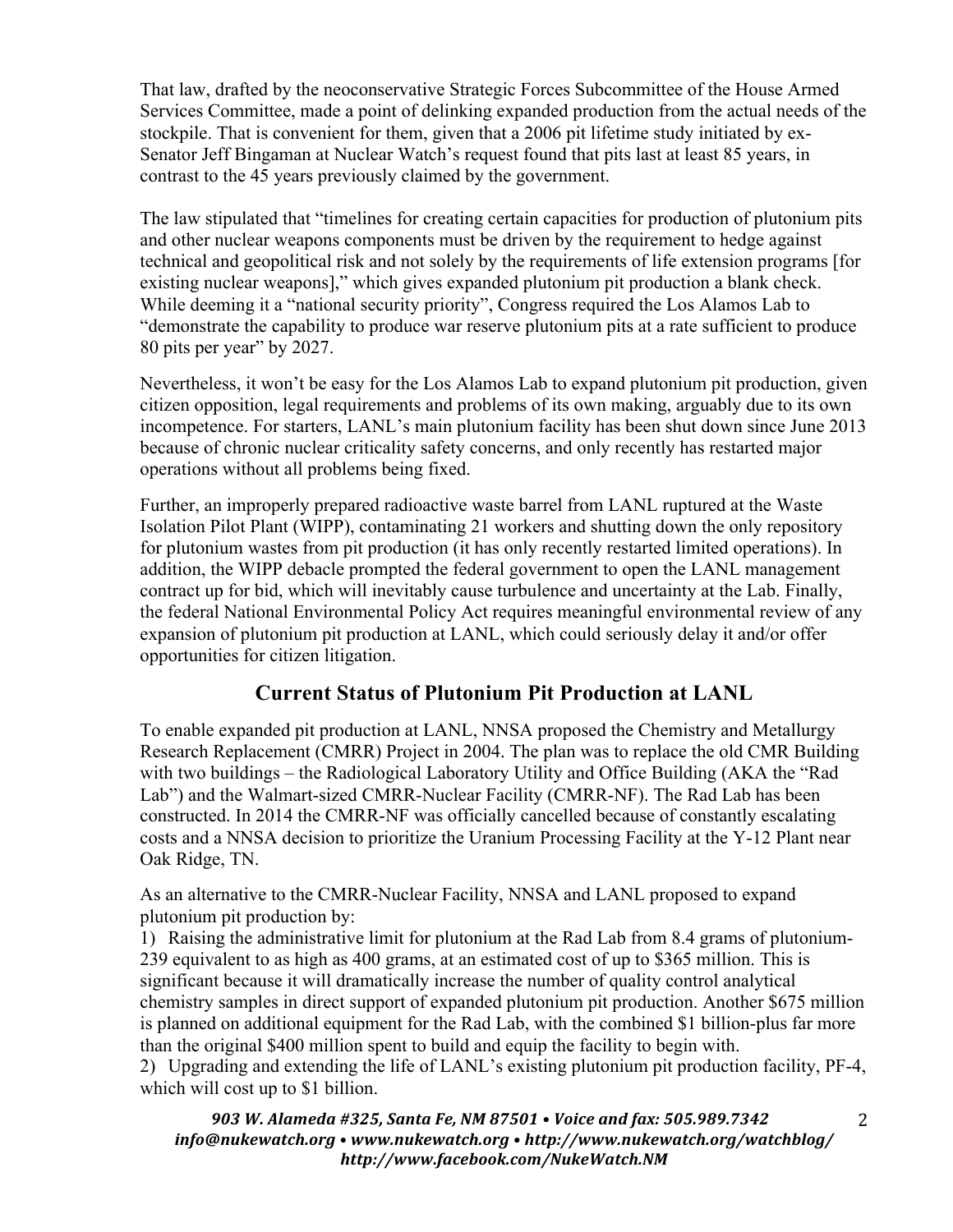3) Building "not less than two modular structures that will achieve full operating capability not later than 2027," expected to cost a billion each.

Given the usual cost overruns, eventual costs may meet or exceed the CMRR's estimated cost of \$6.5 billion when it included the Nuclear Facility. Meanwhile, funding for cleanup programs remains flat, and LANL plans to "cap and cover" some 200,000 cubic yards of radioactive and hazardous wastes at Area G, leaving it permanently buried in unlined pits and trenches, above our groundwater aquifer.

## **Timeline of Reestablished Plutonium Pit Production History at LANL**

June 1989: an FBI raid investigating environmental crimes abruptly stopped production of plutonium pits at the Rocky Flats Plant near Denver.

December 1997: DOE formally decides to relocate production to LANL, the birthplace of plutonium pits. That decision was fortunately elevated to public debate by the legal requirements of the National Environmental Policy Act (NEPA), resulting in the Stockpile Stewardship and Management Programmatic Environmental Impact Statement. But unfortunately the real decision was predetermined, as some Rocky Flats personnel, plutonium and equipment had previously been transferred to Los Alamos. However, plutonium pit production was formally capped at 20 per year, mostly because of the increasing deterioration of the Lab's old CMR Building.

May 2003: The NNSA releases a draft environmental impact statement for a "Modern Pit Facility" (MPF), to be located at one of five candidate sites, including LANL. The MPF was designed to produce up to 450 pits per year, a throw back to Cold War levels that NNSA never could justify. After questioning by Congress the agency lowered its claimed needed rate for future production to 250 pits per year. Finally, NNSA dropped the MPF altogether after a groundswell of formal citizen comment against it from across the country.

February 2004: NNSA issues a Record of Decision to proceed with construction of the Phase 1 "Radiological Laboratory" for the Chemistry and Metallurgy Research Replacement Project at LANL, which was completed in 2011. However, the CMRR's second phase, the  $\sim$ \$6.5 billion "Nuclear Facility", was canceled in 2014 because of escalating costs.

October 2006: NNSA announces its intent to prepare a programmatic environmental impact statement for "Complex 2030", the nuclear weapons complex it planned by that year. Complex 2030 included a "Consolidated Plutonium Center" capable of producing 125 pits per year, explicitly linked to the production of new-design nuclear weapons called Reliable Replacement Warheads (RRWs), which were later rejected by Congress. This proposal is withdrawn after extensive citizen comment against it from across the country.

November 2006: The JASONs (independent consultants to the U.S. government) release a pit life study required by Sen. Jeff Bingaman at Nuclear Watch New Mexico's request. **The pit life study concluded that pits have reliable lifetimes of at least 85 years, roughly double NNSA's previous estimates.** This dramatically undercut NNSA's claimed needs for new-design RRWs and directly related expanded plutonium pit production.

June 2007: LANL produces its first stockpile-qualified plutonium pit for the sub-launched W88 warhead (the W88 pit was in production at the Rocky Flats Plant when the 1989 FBI raid stopped it). This first pit was five years behind schedule and cost  $\sim$ 3 billion dollars, nearly triple original estimates.

903 W. Alameda #325, Santa Fe, NM 87501 • Voice and fax: 505.989.7342 *info@nukewatch.org • www.nukewatch.org • http://www.nukewatch.org/watchblog/ http://www.facebook.com/NukeWatch.NM*